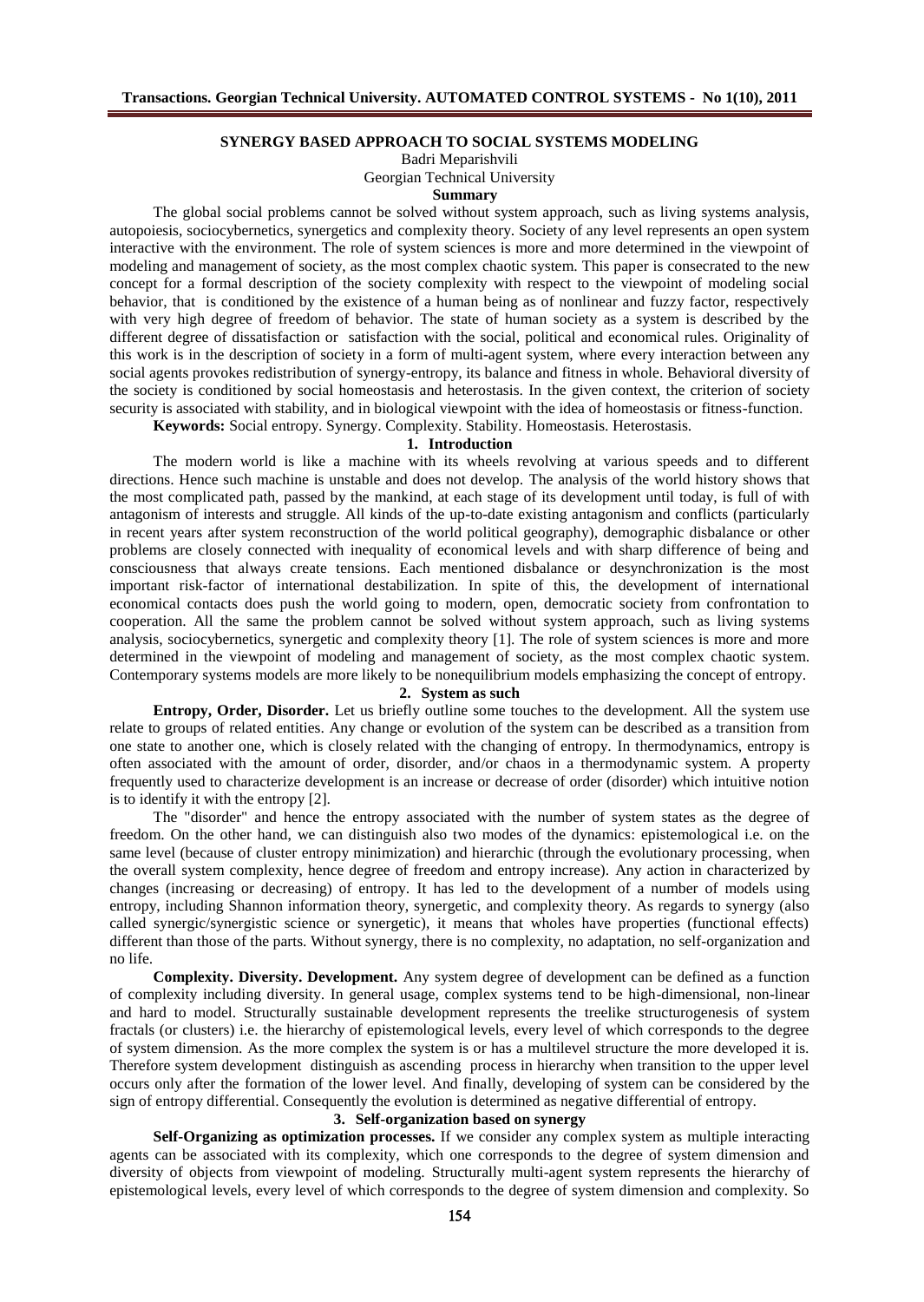sustainability of development as system complexity is the function of diversity (functionality) and dimensionality.

The algorithmic complexity consists in high heterogeneity of multi-agent systems. In this section we generalized present an algorithmic simulation of a natural multi-agent systems behavior. Our analysis shows, that the process of attraction and repulsion between agents can be described by nonlinear increasing or decreasing of synergy. Self-organization occurs in series: leader kernel matrix of clusters chain reaction. decreasing of synergy. Self-organization occurs in series: *leader kernel matrix of clusters chain reaction*, when for every synapses entropy converts into synergy and vice versa, when breaking up synergy converts into entropy. This process is comprising the two phases: before and after point of criticality when the selforganization begins.

**Synergy-based modeling approach.** Every system is characterized by a *structure, composition and state*. The state of a system is described by the different degree of incompatibility. Any scale the social processes are characterized by acute confrontational background, therefore often proceeding on sub-critical limit of disbalance. In this paper, on the basis of aforementioned preliminary studies and our current work with biological and social processes we formulate a new approach, which is based on an fuzzy entropy minimization of system.

We can consider this phenomenon as clustering. Every synapse or interaction between any two (or more) clusters recursively form the new entity i.e. the new united cluster, which has mutually modified or provoked redistribution of synergy-entropy, its balance and fitness (homeostasis). Creation occurs when entropy converts into synergy and vice versa, when breaking up synergy converts into entropy. Clustering processes generally can<br>be realized in the following sequence: *Confrontation* Cooperation Consolidation. be realized in the following sequence: *Confrontation* 

These are the destructive (antagonistic) and beneficial (cooperative) interaction forms. The very essence of any synergistic behavior is that the two parts both benefit, and in larger systems all participants should benefit. In each given case the realization of the following versions of optimization is possible by criterion of the stability maximization.

#### **4. Society as a system**

This section focuses on the new approach for a description of the social dynamics with respect to the viewpoint of modeling, that is conditioned by the existence of nonlinear environmental factors. Nature provides infinitely many examples of emergence and evolutional development.

*One of the evident examples is biological organisms evolution, when perfect organism were formed from unicellular microorganisms. The first cells were antagonistic to each other due to the self survival instinct. But in the struggle for existence the weak homeostasis failed to save them. As a result unicellular colonies appeared in the evolution process. They created, so called, population having collective homeostasis in the case of interest coincidence on the bases of the social heterostasis. When the stability of the system can not be restored, then it applies for external help. Only those species survived which could adapt, overcome egoistic instincts and formed social heterostasis. In the given context, the criterion of the society security is associated with stability, and in biological viewpoint with the idea of homeostasis or fitness-function [3].*

This example may appear too specific to support our argument. Nevertheless collective behavior of agents or clusters in different environmental conditions can be formalized for modeling of evolutional developing systems.

Structurally human civilization represents the treelike structurogenesis of social fractals (or clusters) i.e. the hierarchy of epistemological levels, every level of which corresponds to the degree of system dimension. At the same time, at any level society may be considered just in two aspects: horizontal (epistemological) and vertical (hierarchic). As the more complex the system is or has a multilevel structure the more developed it is. Society evolution (sociobuilding recursive process) in general represents ascending process in hierarchy when transition to the upper level occurs only after the formation of the lower level [4].

In historical viewpoint the development or building of society is realized in the following sequence:<br>v clan commune tribe town-state ethnos nation ... state empire or super-

*Family clan commune tribe town-state ethnos nation … state empire or super-state block of states*  $\ldots$  *unified civilization*  $\ldots$ 

And we can see that, the fractal structure of the society becomes complex from lower beneath to the top, from human being to human civilization. At the end the evolution cycle, by global homeostasis of civilization, the formation into unified civilization is evident. Any level society can generally be represented in the form of the following scheme where macro-level society is considered as social environment which affects the society of the given micro-level.

Even in this case, antagonism existing between macro (super dominant) and micro-level (subdominant) subjects can be described in the form of axon-dendrite synapses or hierarchic interactive model. Double-level system stability can be represented in the following form: stability of macro-level and respectively, of the whole system, is conditioned by micro-level stability as well as by hierarchic interactive stability.

The analysis of historical processes shows that, with hierarchical antagonism there is either dictatorship or anarchy. If more power is concentrated in any group then the disbalance formed conditions the wrong development of society. But if there is democracy i.e. synergic balance, then antagonism ceases and necessity of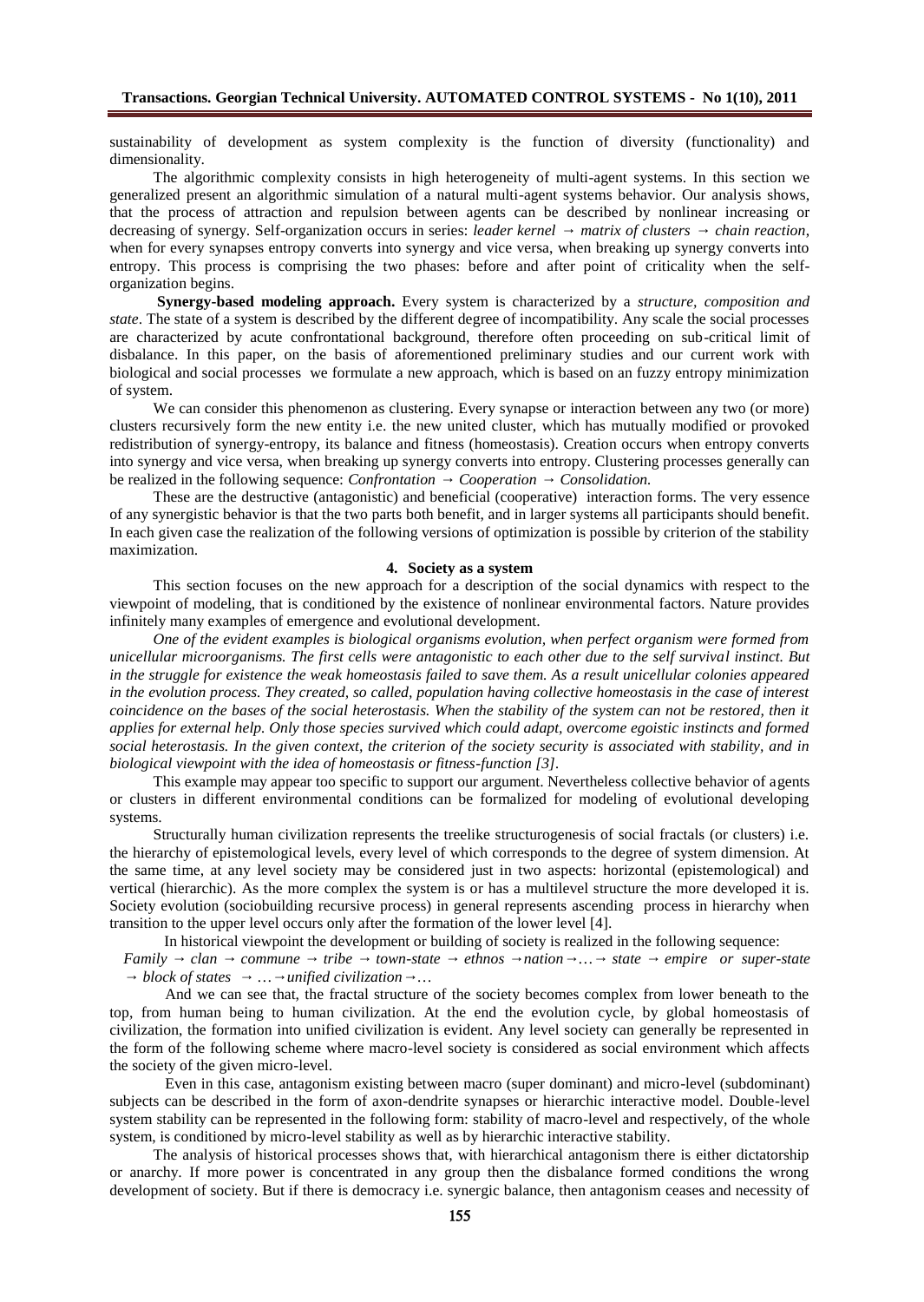social heterostasis appears. Transition to a new stage will not occur without consolidation, because disbalance accumulation reaches crucial limit and the system demolishes. That is why all empires and all systems united by force sooner or later get destroyed. Where the social entropy accumulates to such an extent then a small perturbation provokes the social cataclysm. Any political system that permanently violates the social, political and economical rules of a country, contributes itself to increase its social entropy, it forces itself to its end [5].

Building a model of society based upon physical forces between atoms, or cellular physical and chemical interactions, would be quite difficult. Even constructing a model based upon social interactions is too difficult. If we consider society as an interactive, multi-agent, heterogeneous chaotic system of a multidimensional, complicated hierarchic structure, then its modeling is a very complicated problem. This is conditioned by the existence of a human being as nonlinear and fuzzy factor, respectively with very high degree of freedom of behavior. Human Social Entropy is equivalent to the degree of social disorder, of certain social, economic, or political system.

Society of any level represents an open system interactive with the environment.

#### **5. Social Behavior**

On the global scale the modern world political processes are characterized by acute confrontational background, therefore often proceeding on sub-critical limit of disbalance. The so called "strong" social cluster (state or block of states) try to widen by oppression of clusters with "weak homeostasis" and strive for world hegemony getting a new global but disbalanced cluster. On their part, the small clusters try to seek external assistance as social heterostasis, for strengthening own homeostasis, for survival of original culture. Three forms of society behavior are determined [6]:

*Confrontation* caused by antagonism of interests between subjects. *Cooperation* or collaboration (low degree of heterostasis) conditioned by coincidence of interests between subjects in case of internal antagonism. *Consolidation* or harmonious coexistence (high degree of heterostasis) which is conditioned by coincidence of interests between subjects without any internal antagonism. This is an ideal case of social state. These are the destructive (antagonistic) and beneficial (cooperative) interaction forms . The very essence of any synergistic behavior is that the two parts both benefit, and in larger systems all participants should benefit. In each given case the realization of the following versions of optimization is possible by criterion of the stability maximization. There are three modes of optimization:

*Self-regulation*: in case of the constant topological structure and composition, only the weight coefficients of terminals get varied;

*self-tuning*: in case of the constant composition, the structure and the weight coefficients terminals get varied;

*self-organization*: the topological structure, composition and weight coefficients of terminals get varied. The latter is in correspondence with the case of collective heterostasis.

With the viewpoint of optimization it may be convenient to use artificial intelligence methods, particularly those of genetic programming.

#### **6. Society Development Modeling**

Since time immemorial humans have considered that the structure of the society is becoming more and more complex. The use of the term "complexity" reflects the degree of evolution, structure dimension, functional diversity. Social synergy exists as much as the interests coincide, necessity of heterostasis exists, and entropy is conditioned by incompatibility. The more is the synergy, complexity or diversity the more developed is the society. Homogenity is unstable because when diversity decrease the system comes to the lower hierarchic level i.e. it gets primitive. The necessity of original culture diversity is conditioned just by it. Hierarchy does not mean only a treelike structure, but it is a system of diverse dimensions degree level and multiple contacts. Society development is connected with its structural complexity, most likely the more intercontacts, functional symbiosis the more holism. The history of civilization can be characterized through the progressive (though nonmonotonic) appearance of collective behaviors of larger groups of human beings of greater complexity. Historic changes in the structure of human organizations are self-consistently related to an increasing complexity of their social and economic contexts. So there are the controls structures [7]: *"rigid" hierarchy hierarchy with lateral interactions hybrid network.* 

The society with the "rigid" hierarchy (early civilization) was disbalanced and characterized by high entropy. Further the formation of synergetic connections changed the structure of human organization. Because of the functional complexity increase and for disbalance (or entropy) minimization, the hybrid structure gradually converts into eventually the balanced network.

#### **7. Conclusions**

Our analysis shows, that every interaction between any two social clusters recursively form the new entity, which has mutually modified or provoked redistribution of synergy-entropy, its balance and fitness. The formation of synergetic connections gradually changed the structure of human organization from "rigid" hierarchy through the hybrid structure into eventually the balanced network. It is clear that cultural diversity will